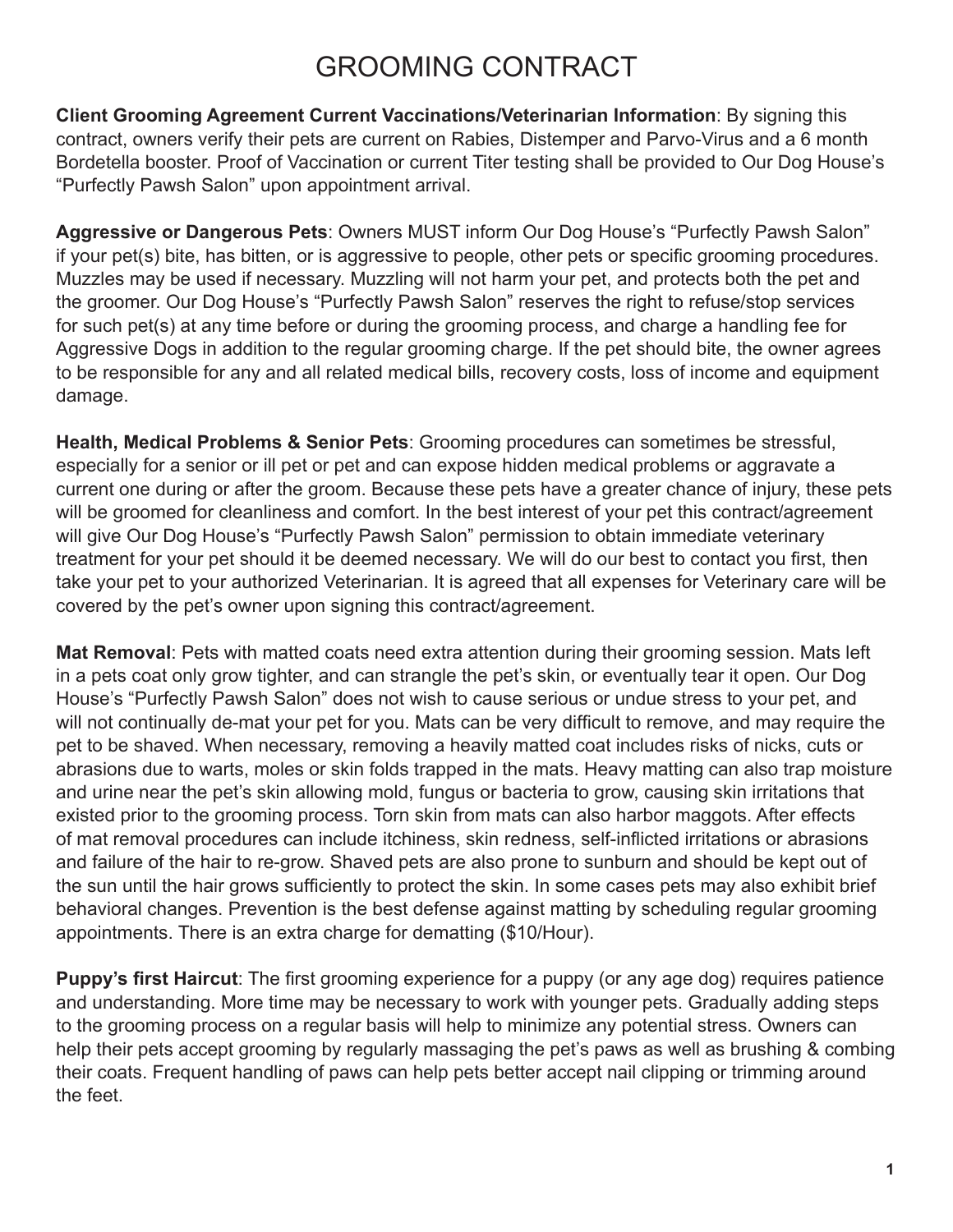**Accidents**: There is always the possibility an accident could occur. Grooming equipment is sharp, even though we use extreme caution and care in all situations, possible problems could occur including cuts, nicks, scratches, quicking of nails, etc. In most cases this can happen when a pet is wiggling or moving around. If you arrive to pick up your pet and they are still being groomed, please do NOT talk to them or allow him/her to see you. Every effort will be made to insure your pet is groomed as safely as possible, but an excited pet can be dangerous to continue to work on. If you insist on talking to your pet, or the groomer, we reserve the right to end the grooming session, even if the groom is not completed, and the full grooming price will be charged.

**Parasites**: If you suspect your pet has fleas or ticks, prompt and thorough action on YOUR part will be needed. Flea infestations can lead to tapeworm and other health problems. We do offer effective products and can apply treatment if requested. If fleas or ticks are found during the grooming process, your pet will receive a flea bath /dip to kill the fleas and an extra charge will be applied (\$10). Ticks found will be removed and an additional charge may be applied. If ticks are found, we strongly suggest you have your pet tested for Lyme Disease or other tick borne illnesses. Please note that parasites are a health hazard to your pet as well as to humans.

**Hold Harmless Agreement**: By signing this contract you (or your Agent) agree to hold Our Dog House's "Purfectly Pawsh Salon", it's owners, operators, employees, officers and directors harmless from any damage, loss, or claim arising from any condition of the undersigned pet, either known or unknown to Our Dog House's "Purfectly Pawsh Salon". It is also further understood and agreed the terms of this agreement can change at any time, without notice, and will overwrite any and all prior signed contracts or releases.

**Late Pick-Ups**: Please be on time to pick-up your pet(s). We work by Appointment and although we do have the staff or facilities for your pet to stay after the groom has been completed, we ask that you are on time. To enforce this policy, a \$20 kennel fee may be added to your invoice. No shows, last minute cancellations (less than 24 hours notice) or continual re-scheduling are subject to a \$25.00 FEE PER PET which will be added to your next appointment. We understand there are emergency situations and will work with you, but not on a continued basis. Please be respectful of our time as we are a by-appointment business.

**Returned Check Policy**: Checks that are returned are subject to a \$25.00 Service Fee. Future appointments must be paid in Cash or Credit Card PRIOR to the start of your pet's next appointment, if the check is returned. I have read and agree to the policies of Our Dog House "perfectly pawsh salon" for my pet(s). A copy is available upon request for your records.

| Name:       | Date:  |
|-------------|--------|
|             |        |
|             |        |
| Pet's Name: | Breed: |

Note: This form will automatically apply to any and all additional pets acquired by above Pet Owner Our Dog House 805-861-0012